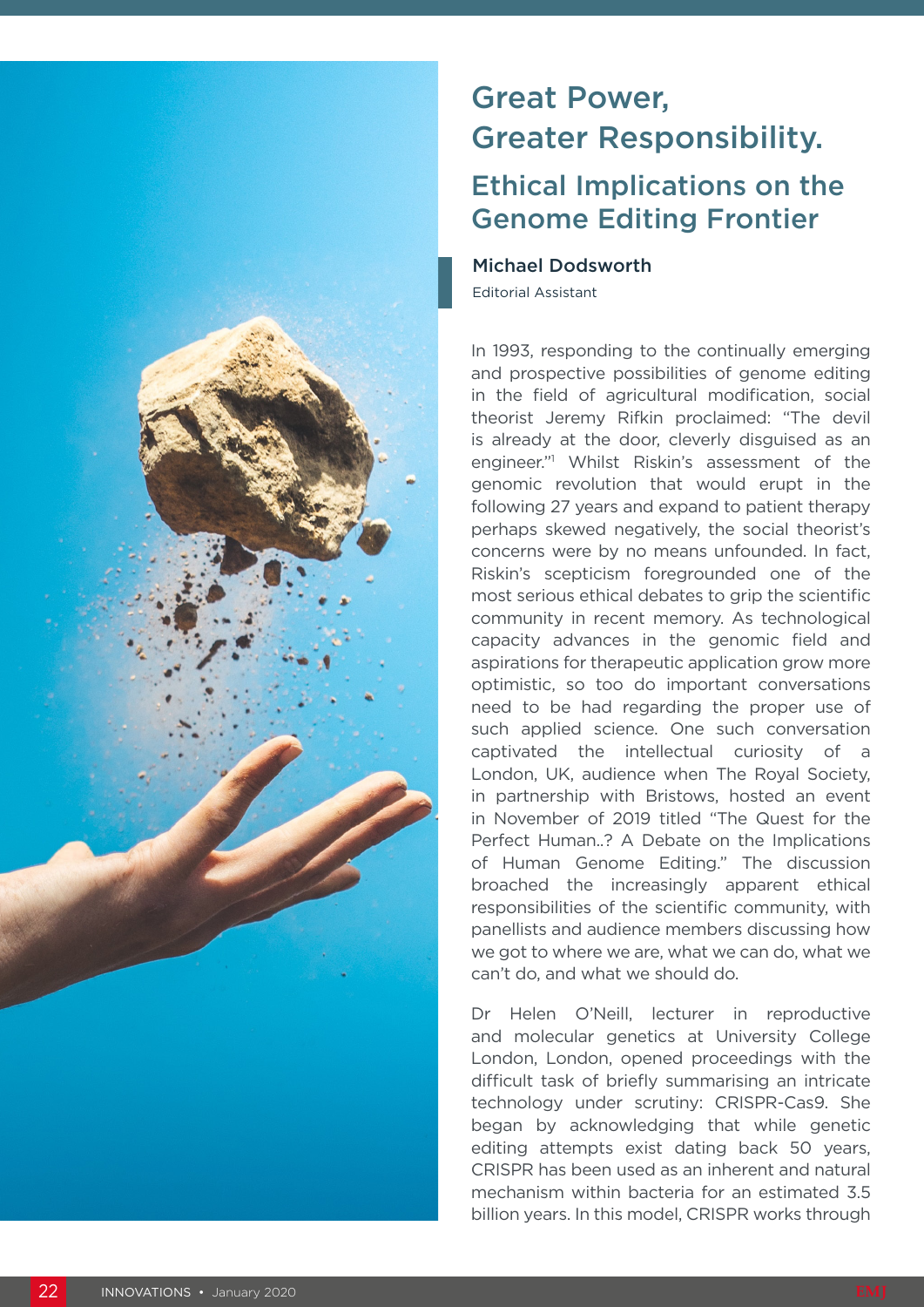the acquisition and assimilation of foreign genetic material into the bacterial genome as a means to confer immunity in the organism. To alternatively utilise this function as means to introduce sequence-specific edits in gene therapy approaches remains one of the most innovative bacterial-derived applications to date.

Realisation of the fact that this system can be exploited in such a way for genetic engineering.<sup>2</sup> as well as the benefits relating to its ease of use, adaptability, and affordability, led to the attention of the scientific community being assuredly piqued: "Since the acronym was coined in 2002, there are now 19 million hits on google for CRISPR," highlighted Dr O'Neill, who also noted that since 2012 there have been an estimated 5,000 related-publications and at least 2 babies born through the technology's assistance. "This is nothing short of a nucleotidal wave." Be it incorporation into immunotherapeutic regimens for cancer, to the correction of congenital defects in embryos, CRISPR appears to be growing from strength-to-strength. Despite, or perhaps because, of this increasing applicability, Dr O'Neill eluded to a range of ethical and regulatory questions that remain unanswered.

*"I think it's generally implicit that as long as you are doing good, it's ok; the question is, are we doing good?"*

Dr Nessa Carey was next to address the audience. A visiting Professor from Imperial College London, London, Dr Carey highlighted one of the most important distinctions to be acknowledged in the gene editing debate. Generally, this technology is referenced in application to either the soma or the germ line. In the former, localised and disease-tailored editing can be administered in an individual to ameliorate symptoms and potentially cure conditions, as seen successfully in cystic fibrosis<sup>3</sup> and muscular dystrophy.<sup>4</sup> Not unlike other pharmaceutical therapies, these treatments go through rigorous development pipelines subject to strict regulatory guidelines. However, a key difference exists in that these interventions cannot be withdrawn. Once a patient's DNA has been edited, the change is permanent notwithstanding further CRISPR utility.

Such permanence emphasises the significance of DNA tampering, yet the technology is employed precisely for this kind of longstanding effect. "During almost all drug discovery, one of the major things we try to do is prevent changes to the DNA of the patient; with this technology, we're actually trying to change the DNA," reflected Dr Carey.

Often, however, it is the application of gene editing to the germ line that attracts the most controversy. Germ line editing entails the use of this technology in embryos at an early stage of development to remove deleterious alleles. This means that during the subsequent mitotic and differentiative processes each cell will inherit the edit. Far further down the developmental cascade into maturity, this also permits the possibility of the edited individual's offspring inheriting a haploid copy of the alteration. As a consequence, CRISPR has the potential to influence individual characteristics and variance on a populationwide scale. Dr Carey noted that although such technology would initially be rolled out to a very small number of cases, the ethical questions remain just as important; not only are these embryos incapable of giving consent, but the justification of the edit can be brought into question when considering the morbidity of the 'disease' being met. Take the example of congenital deafness: can we really consider this condition life limiting? Furthermore, does widespread application of gene editing to eliminate congenital deafness lead to marginalisation of present-day deaf communities, in which better-suited help could be provided through societal change? Dr Carey argued that an appreciation of medical and social models of disability is central to the genetic engineering debate.

Ethical considerations regarding gene editing are not the only concerns held by the scientific community, a message delivered by Prof Robin Lovell-Badge, senior group leader and head of the laboratory of stem cell biology and developmental genetics at the Francis Crick Institute in London, UK. The regulation of such powerful technology is highly complex, partly due to the aforementioned distinction between somatic and germ line modification, but also because of the undeniable risks associated: "I think it's generally implicit that as long as you are doing good, it's ok; the question is, are we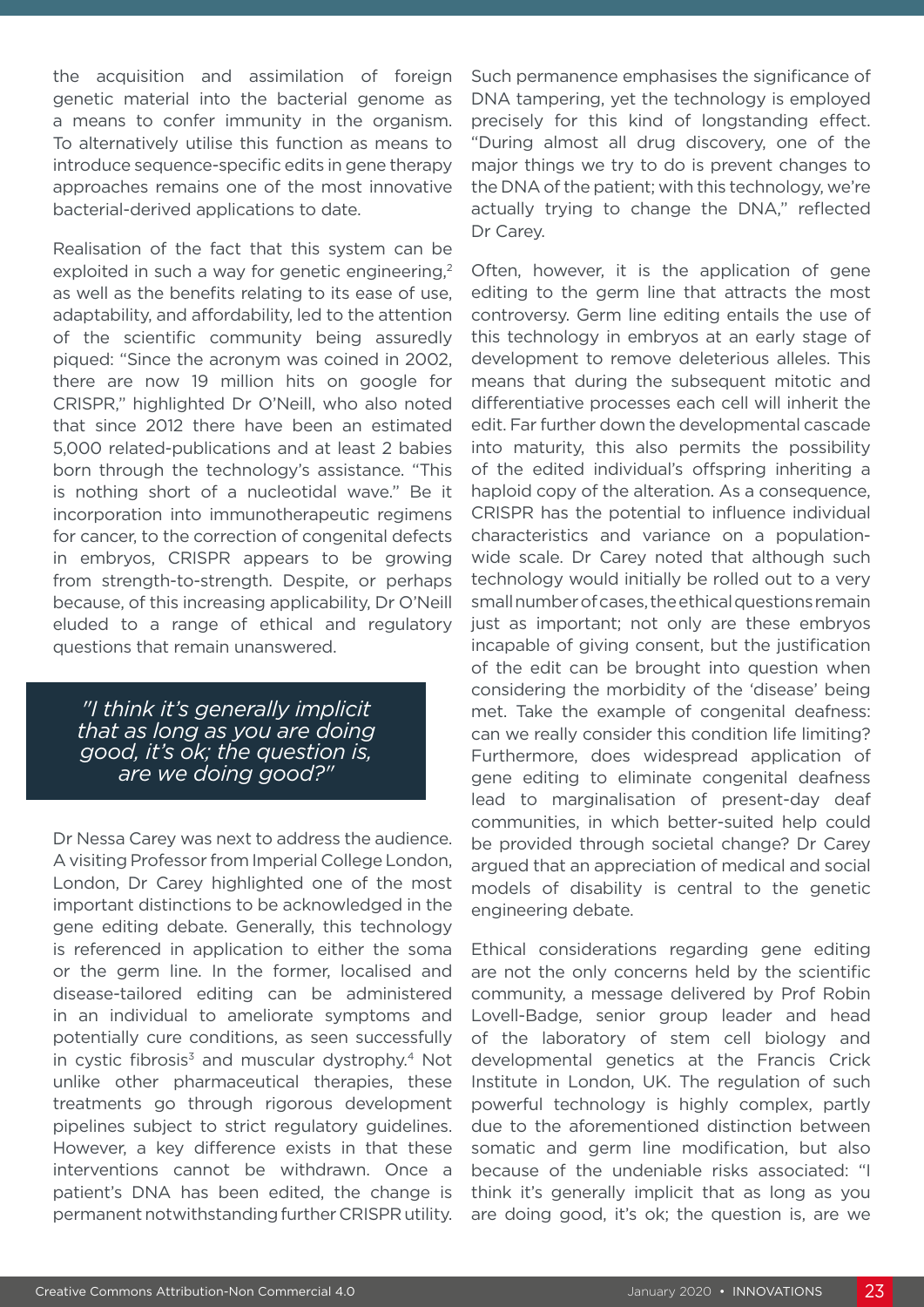doing good?" Today's headlines are replete with shining stories of success related to advances made in genetic engineering. Despite these studies working well in a lab environment, however, translation to the clinic is far-away yet. The potential for undesirable effects on the target loci being modified,<sup>5</sup> or indeed off-target effects altogether,<sup>6</sup> means that currently the risks are simply too great to allow germline editing with CRISPR to be readily adopted into clinics worldwide. Yet the promise of this technology is alluring enough to consider a gentle push on the brakes as opposed to an emergency stop.

Prof Lovell-Badge informed the audience of the concentrated efforts being made by the World Health Organization (WHO) to help regulation in preparation for this future, in which a select committee has been formed to aid with this technology's governance. Considering the vast legislative, financial, and sociocultural differences between countries, a blanket set of regulatory rules for germline editing is unlikely to be effective; instead, this committee are in the process of formulating a framework to offer guidance to countries in an individualised manner. This is a complicated process, but it is encouraging to see preparatory steps being taken towards an eventuality where genome editing is globally accessible.

Offering a different perspective to the debate, Dr Rodger Novak, co-founder and president of CRISPR Therapeutics<sup>®</sup>, reflected on his involvement with genetic engineering on a commercial platform. Recognising the perceived immaturity, and indeed complexity, of this technology back in 2012, Dr Novak and his associates first highlighted the prime capabilities of CRISPR editing in an attempt to delineate a business model to pursue: genetic knock-down through nonhomologous end joining, $<sup>7</sup>$  insertions</sup> *short of a nucleotidal* 

of exogenous DNA templates into the double helix,<sup>8</sup> and epigenetic regulation of gene expression using a deactivated form of the excision machinery.<sup>9</sup> Believing foremost in CRISPR's natural function, a focus on developing scalable knock-down strategies was chosen, all facilitated *ex vivo* to best optimise these therapies before reintroduction to the patient.

Fast-forward to the present day, and CRISPR Therapeutics are currently involved in three active clinical trials: two investigating the haemoglobinopathies sickle cell anaemia and β-thalassaemia, and another investigating T-cell editing for allogenic therapy. Early results from the β-thalassaemia trial have already shown that a patient treated with the gene-editing machinery is now transfusion-independent:<sup>10</sup> a landmark achievement in haematological research. Assuming that CRISPR gene editing becomes further implemented in the clinical trials of various therapeutic disciplines, Dr Novak considered the need for new economic models that place patient outcomes at the centre of the pricing decision-making process. This model of pricing will undoubtedly bring its own challenges: the true 'success' of genome-editing therapy would need to be determined over an extensive time period, and the emergence of unexpected side-effects at later dates may also complicate matters. Much like the individuality of the therapy itself, however, pricing must surely adopt a patient-centric consideration.

As the debate was opened up to the audience in attendance, further vital arguments were brought to light. Following one question, in which a member of the audience asked how the public can develop trust in the regulatory bodies towards the proper use of such powerful technology, Prof Lovell-Badge emphasised the importance of appropriate public engagement from the earliest stages of regulation. He spoke of the concerns that

*"This is nothing* 

*wave."*

members of the scientific and wider communities had regarding the lax regulatory approach of certain countries, referencing 'rogue' stem cell clinics that have arisen which are offering therapies to patients in desperate need of help. Such unregulated practice is often dangerous and lacking in actual clinical benefit, with the prospect of similar conduct with gene editing not a comfortable

one. To this effect, the dissemination of accurate information to societies across the globe is of the utmost importance. Dr Novak concurred, speaking of the need to communicate with these countries in which disreputable practice is rife as well as to those who are, arguably, introducing CRISPR too readily into the clinic.